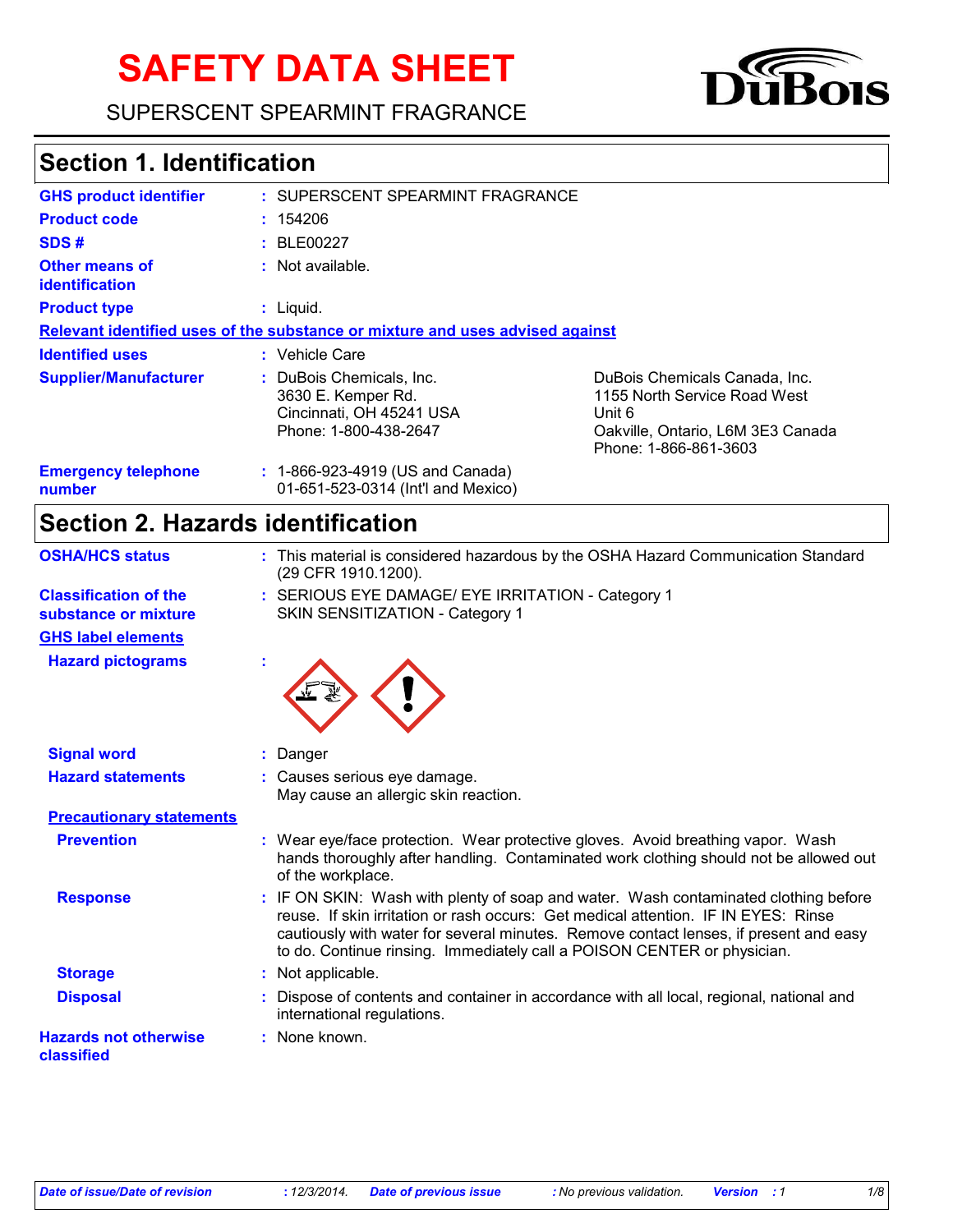## **Section 3. Composition/information on ingredients**

| <b>Ingredient name</b>                | $\frac{9}{6}$ | <b>CAS number</b> |
|---------------------------------------|---------------|-------------------|
| Alcohols, C9-11, ethoxylated          | 10 - 20       | 68439-46-3        |
| Oils, spearmint                       | $5 - 10$      | 8008-79-5         |
| $ 2-(2-butoxyethoxy)ethanol$          | $5 - 10$      | 112-34-5          |
| $(R)-p$ -mentha-1,8-diene; d-limonene | $1 - 5$       | l 5989-27-5       |

Any concentration shown as a range is to protect confidentiality or is due to batch variation.

**There are no additional ingredients present which, within the current knowledge of the supplier and in the concentrations applicable, are classified as hazardous to health or the environment and hence require reporting in this section.**

**Occupational exposure limits, if available, are listed in Section 8.**

### **Section 4. First aid measures**

| <b>Description of necessary first aid measures</b> |                                                                                                                                                                                                                                                                                                                                                                                                                                                                                                                                                                                                                                                                                                                                                                                                                                                                                     |
|----------------------------------------------------|-------------------------------------------------------------------------------------------------------------------------------------------------------------------------------------------------------------------------------------------------------------------------------------------------------------------------------------------------------------------------------------------------------------------------------------------------------------------------------------------------------------------------------------------------------------------------------------------------------------------------------------------------------------------------------------------------------------------------------------------------------------------------------------------------------------------------------------------------------------------------------------|
| <b>Eye contact</b>                                 | : Get medical attention immediately. Call a poison center or physician. Immediately flush<br>eyes with plenty of water, occasionally lifting the upper and lower eyelids. Check for and<br>remove any contact lenses. Continue to rinse for at least 10 minutes. Chemical burns<br>must be treated promptly by a physician.                                                                                                                                                                                                                                                                                                                                                                                                                                                                                                                                                         |
| <b>Inhalation</b>                                  | : Get medical attention immediately. Call a poison center or physician. Remove victim to<br>fresh air and keep at rest in a position comfortable for breathing. If it is suspected that<br>fumes are still present, the rescuer should wear an appropriate mask or self-contained<br>breathing apparatus. If not breathing, if breathing is irregular or if respiratory arrest<br>occurs, provide artificial respiration or oxygen by trained personnel. It may be<br>dangerous to the person providing aid to give mouth-to-mouth resuscitation. If<br>unconscious, place in recovery position and get medical attention immediately. Maintain<br>an open airway. Loosen tight clothing such as a collar, tie, belt or waistband.                                                                                                                                                  |
| <b>Skin contact</b>                                | : Get medical attention immediately. Call a poison center or physician. Wash with plenty<br>of soap and water. Remove contaminated clothing and shoes. Wash contaminated<br>clothing thoroughly with water before removing it, or wear gloves. Continue to rinse for<br>at least 10 minutes. Chemical burns must be treated promptly by a physician. In the<br>event of any complaints or symptoms, avoid further exposure. Wash clothing before<br>reuse. Clean shoes thoroughly before reuse.                                                                                                                                                                                                                                                                                                                                                                                     |
| <b>Ingestion</b>                                   | : Get medical attention immediately. Call a poison center or physician. Wash out mouth<br>with water. Remove dentures if any. Remove victim to fresh air and keep at rest in a<br>position comfortable for breathing. If material has been swallowed and the exposed<br>person is conscious, give small quantities of water to drink. Stop if the exposed person<br>feels sick as vomiting may be dangerous. Do not induce vomiting unless directed to do<br>so by medical personnel. If vomiting occurs, the head should be kept low so that vomit<br>does not enter the lungs. Chemical burns must be treated promptly by a physician.<br>Never give anything by mouth to an unconscious person. If unconscious, place in<br>recovery position and get medical attention immediately. Maintain an open airway.<br>Loosen tight clothing such as a collar, tie, belt or waistband. |
|                                                    | Most important symptoms/effects, acute and delayed                                                                                                                                                                                                                                                                                                                                                                                                                                                                                                                                                                                                                                                                                                                                                                                                                                  |
| <b>Potential acute health effects</b>              |                                                                                                                                                                                                                                                                                                                                                                                                                                                                                                                                                                                                                                                                                                                                                                                                                                                                                     |
| <b>Eye contact</b>                                 | : Causes serious eye damage.                                                                                                                                                                                                                                                                                                                                                                                                                                                                                                                                                                                                                                                                                                                                                                                                                                                        |
| <b>Inhalation</b>                                  | : May give off gas, vapor or dust that is very irritating or corrosive to the respiratory<br>system.                                                                                                                                                                                                                                                                                                                                                                                                                                                                                                                                                                                                                                                                                                                                                                                |
| <b>Skin contact</b>                                | : May cause an allergic skin reaction.                                                                                                                                                                                                                                                                                                                                                                                                                                                                                                                                                                                                                                                                                                                                                                                                                                              |
| <b>Ingestion</b>                                   | : May cause burns to mouth, throat and stomach.                                                                                                                                                                                                                                                                                                                                                                                                                                                                                                                                                                                                                                                                                                                                                                                                                                     |
| <b>Over-exposure signs/symptoms</b>                |                                                                                                                                                                                                                                                                                                                                                                                                                                                                                                                                                                                                                                                                                                                                                                                                                                                                                     |
| <b>Eye contact</b>                                 | : Adverse symptoms may include the following:<br>pain<br>watering<br>redness                                                                                                                                                                                                                                                                                                                                                                                                                                                                                                                                                                                                                                                                                                                                                                                                        |
| <b>Date of issue/Date of revision</b>              | : 12/3/2014.<br>2/8<br><b>Date of previous issue</b><br>: No previous validation.<br><b>Version</b> : 1                                                                                                                                                                                                                                                                                                                                                                                                                                                                                                                                                                                                                                                                                                                                                                             |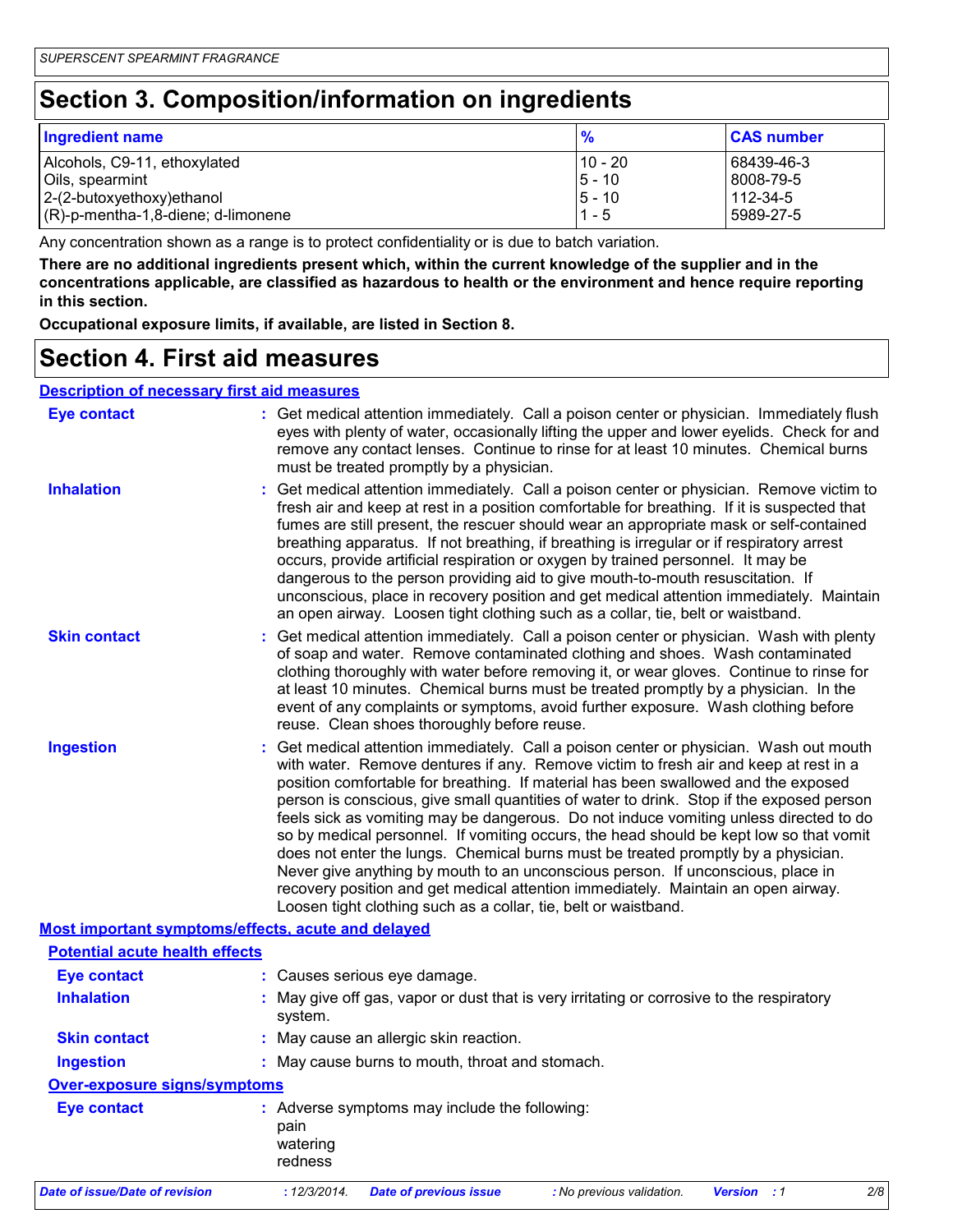## **Section 4. First aid measures**

| <b>Inhalation</b>                          | : No specific data.                                                                                                            |
|--------------------------------------------|--------------------------------------------------------------------------------------------------------------------------------|
| <b>Skin contact</b>                        | : Adverse symptoms may include the following:<br>pain or irritation<br>redness<br>blistering may occur                         |
| <b>Ingestion</b>                           | : Adverse symptoms may include the following:<br>stomach pains                                                                 |
|                                            | <b>Indication of immediate medical attention and special treatment needed, if necessary</b>                                    |
| <b>Notes to physician</b>                  | : Treat symptomatically. Contact poison treatment specialist immediately if large<br>quantities have been ingested or inhaled. |
| <b>Specific treatments</b>                 | : No specific treatment.                                                                                                       |
| See toxicological information (Section 11) |                                                                                                                                |

## **Section 5. Fire-fighting measures**

| <b>Extinguishing media</b>                               |                                                                                                                                                                        |
|----------------------------------------------------------|------------------------------------------------------------------------------------------------------------------------------------------------------------------------|
| <b>Suitable extinguishing</b><br>media                   | : Use an extinguishing agent suitable for the surrounding fire.                                                                                                        |
| <b>Unsuitable extinguishing</b><br>media                 | None known.                                                                                                                                                            |
| <b>Specific hazards arising</b><br>from the chemical     | : In a fire or if heated, a pressure increase will occur and the container may burst.                                                                                  |
| <b>Hazardous thermal</b><br>decomposition products       | Decomposition products may include the following materials:<br>carbon dioxide<br>carbon monoxide                                                                       |
| <b>Special protective</b><br>equipment for fire-fighters | Fire-fighters should wear appropriate protective equipment and self-contained breathing<br>apparatus (SCBA) with a full face-piece operated in positive pressure mode. |

## **Section 6. Accidental release measures**

| <b>Personal precautions</b>      | : No action shall be taken involving any personal risk or without suitable training.<br>Evacuate surrounding areas. Keep unnecessary and unprotected personnel from<br>entering. Do not touch or walk through spilled material. Do not breathe vapor or mist.<br>Provide adequate ventilation. Wear appropriate respirator when ventilation is<br>inadequate. Put on appropriate personal protective equipment.                                                                                                                                                                                                                                                                                              |  |  |  |
|----------------------------------|--------------------------------------------------------------------------------------------------------------------------------------------------------------------------------------------------------------------------------------------------------------------------------------------------------------------------------------------------------------------------------------------------------------------------------------------------------------------------------------------------------------------------------------------------------------------------------------------------------------------------------------------------------------------------------------------------------------|--|--|--|
| <b>Environmental precautions</b> | : Avoid dispersal of spilled material and runoff and contact with soil, waterways, drains<br>and sewers. Inform the relevant authorities if the product has caused environmental<br>pollution (sewers, waterways, soil or air).                                                                                                                                                                                                                                                                                                                                                                                                                                                                              |  |  |  |
| <b>Methods for cleaning up</b>   |                                                                                                                                                                                                                                                                                                                                                                                                                                                                                                                                                                                                                                                                                                              |  |  |  |
| <b>Small spill</b>               | : Stop leak if without risk. Move containers from spill area. Dilute with water and mop up<br>if water-soluble. Alternatively, or if water-insoluble, absorb with an inert dry material and<br>place in an appropriate waste disposal container. Dispose of via a licensed waste<br>disposal contractor.                                                                                                                                                                                                                                                                                                                                                                                                     |  |  |  |
| <b>Large spill</b>               | : Stop leak if without risk. Move containers from spill area. Approach release from<br>upwind. Prevent entry into sewers, water courses, basements or confined areas. Wash<br>spillages into an effluent treatment plant or proceed as follows. Contain and collect<br>spillage with non-combustible, absorbent material e.g. sand, earth, vermiculite or<br>diatomaceous earth and place in container for disposal according to local regulations<br>(see Section 13). Dispose of via a licensed waste disposal contractor. Contaminated<br>absorbent material may pose the same hazard as the spilled product. Note: see<br>Section 1 for emergency contact information and Section 13 for waste disposal. |  |  |  |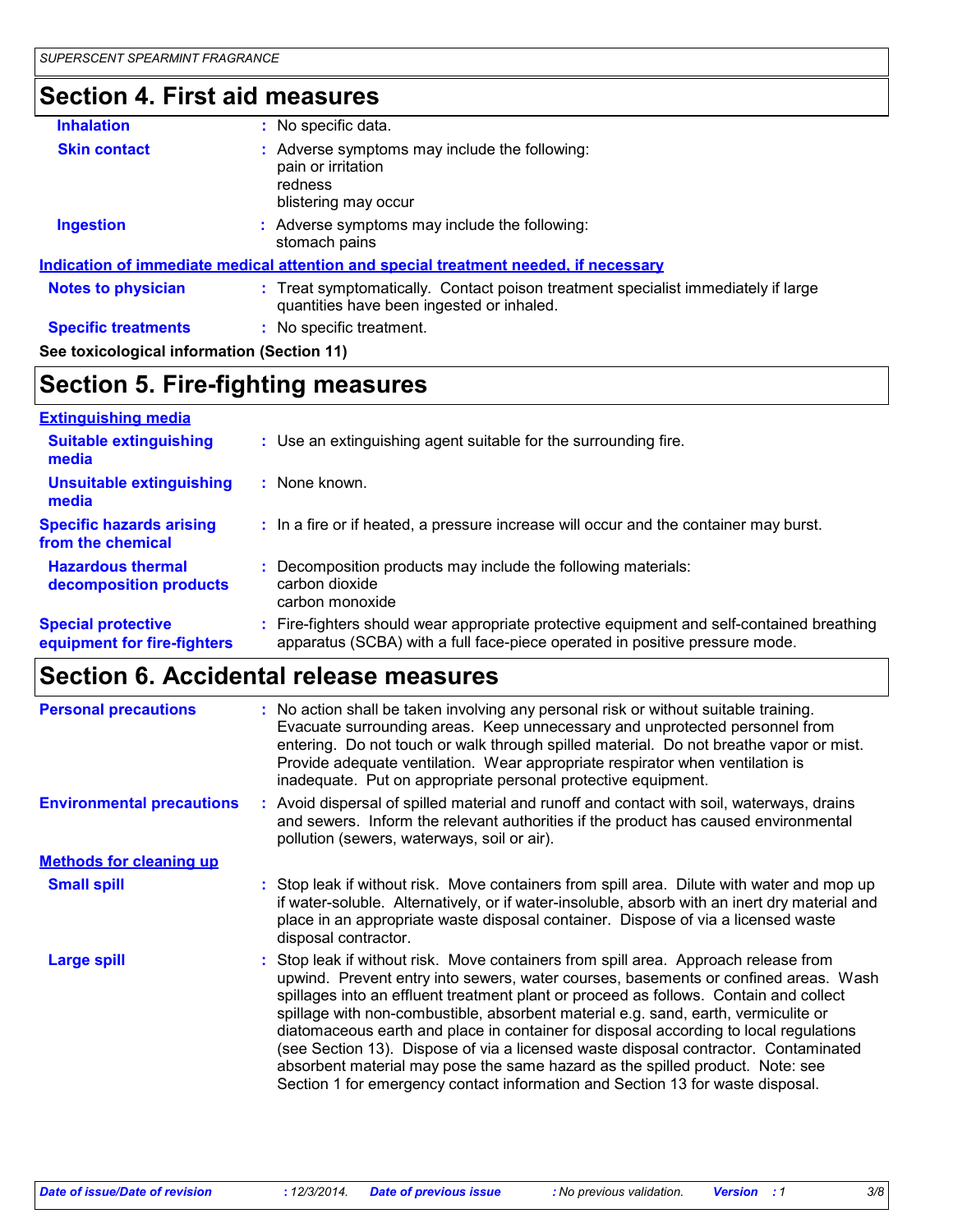## **Section 7. Handling and storage**

| <b>Handling</b> | : Put on appropriate personal protective equipment (see Section 8). Persons with a<br>history of skin sensitization problems should not be employed in any process in which<br>this product is used. Do not get in eyes or on skin or clothing. Do not breathe vapor or<br>mist. Do not ingest. If during normal use the material presents a respiratory hazard,<br>use only with adequate ventilation or wear appropriate respirator. Keep in the original<br>container or an approved alternative made from a compatible material, kept tightly<br>closed when not in use. Empty containers retain product residue and can be hazardous.<br>Do not reuse container. |
|-----------------|-----------------------------------------------------------------------------------------------------------------------------------------------------------------------------------------------------------------------------------------------------------------------------------------------------------------------------------------------------------------------------------------------------------------------------------------------------------------------------------------------------------------------------------------------------------------------------------------------------------------------------------------------------------------------|
| <b>Storage</b>  | : Store in accordance with local regulations. Store in original container protected from<br>direct sunlight in a dry, cool and well-ventilated area, away from incompatible materials<br>(see Section 10) and food and drink. Store locked up. Keep container tightly closed<br>and sealed until ready for use. Containers that have been opened must be carefully<br>resealed and kept upright to prevent leakage. Do not store in unlabeled containers.<br>Use appropriate containment to avoid environmental contamination.                                                                                                                                        |

## **Section 8. Exposure controls/personal protection**

### **Control parameters**

### **Occupational exposure limits**

| <b>Ingredient name</b>                               | CAS#                                                                                                                                                                                                                                           | <b>ACGIH</b>                                                                                                                                                                                                                                                                                                                                                                                                                                                                | <b>OSHA</b> | <b>Mexico</b> |  |  |  |
|------------------------------------------------------|------------------------------------------------------------------------------------------------------------------------------------------------------------------------------------------------------------------------------------------------|-----------------------------------------------------------------------------------------------------------------------------------------------------------------------------------------------------------------------------------------------------------------------------------------------------------------------------------------------------------------------------------------------------------------------------------------------------------------------------|-------------|---------------|--|--|--|
| 2-(2-butoxyethoxy)<br>ethanol                        | 112-34-5                                                                                                                                                                                                                                       | TWA: 10 ppm 8 hours.<br>Form: Inhalable fraction<br>and vapor                                                                                                                                                                                                                                                                                                                                                                                                               |             |               |  |  |  |
| <b>Engineering measures</b>                          | If user operations generate dust, fumes, gas, vapor or mist, use process enclosures,<br>local exhaust ventilation or other engineering controls to keep worker exposure to<br>airborne contaminants below any recommended or statutory limits. |                                                                                                                                                                                                                                                                                                                                                                                                                                                                             |             |               |  |  |  |
| <b>Hygiene measures</b>                              |                                                                                                                                                                                                                                                | : Wash hands, forearms and face thoroughly after handling chemical products, before<br>eating, smoking and using the lavatory and at the end of the working period.<br>Appropriate techniques should be used to remove potentially contaminated clothing.<br>Contaminated work clothing should not be allowed out of the workplace. Wash<br>contaminated clothing before reusing. Ensure that eyewash stations and safety<br>showers are close to the workstation location. |             |               |  |  |  |
| <b>Personal protection</b>                           |                                                                                                                                                                                                                                                |                                                                                                                                                                                                                                                                                                                                                                                                                                                                             |             |               |  |  |  |
| <b>Respiratory</b>                                   |                                                                                                                                                                                                                                                | : If a risk assessment indicates this is necessary, use a properly fitted, air-purifying or<br>airfed respirator complying with an approved standard. Respirator selection must be<br>based on known or anticipated exposure levels, the hazards of the product and the safe<br>working limits of the selected respirator.                                                                                                                                                  |             |               |  |  |  |
| <b>Hands</b>                                         |                                                                                                                                                                                                                                                | Chemical-resistant, impervious gloves complying with an approved standard should be<br>worn at all times when handling chemical products if a risk assessment indicates this is<br>necessary.                                                                                                                                                                                                                                                                               |             |               |  |  |  |
| <b>Eyes</b>                                          |                                                                                                                                                                                                                                                | Safety eyewear complying with an approved standard should be used when a risk<br>assessment indicates this is necessary to avoid exposure to liquid splashes, mists,<br>gases or dusts. Recommended: splash goggles                                                                                                                                                                                                                                                         |             |               |  |  |  |
| <b>Skin</b>                                          |                                                                                                                                                                                                                                                | Personal protective equipment for the body should be selected based on the task being<br>performed and the risks involved and should be approved by a specialist before<br>handling this product.                                                                                                                                                                                                                                                                           |             |               |  |  |  |
| <b>Environmental exposure</b><br>controls            |                                                                                                                                                                                                                                                | Emissions from ventilation or work process equipment should be checked to ensure<br>they comply with the requirements of environmental protection legislation. In some<br>cases, fume scrubbers, filters or engineering modifications to the process equipment<br>will be necessary to reduce emissions to acceptable levels.                                                                                                                                               |             |               |  |  |  |
| <b>Personal protective</b><br>equipment (Pictograms) |                                                                                                                                                                                                                                                |                                                                                                                                                                                                                                                                                                                                                                                                                                                                             |             |               |  |  |  |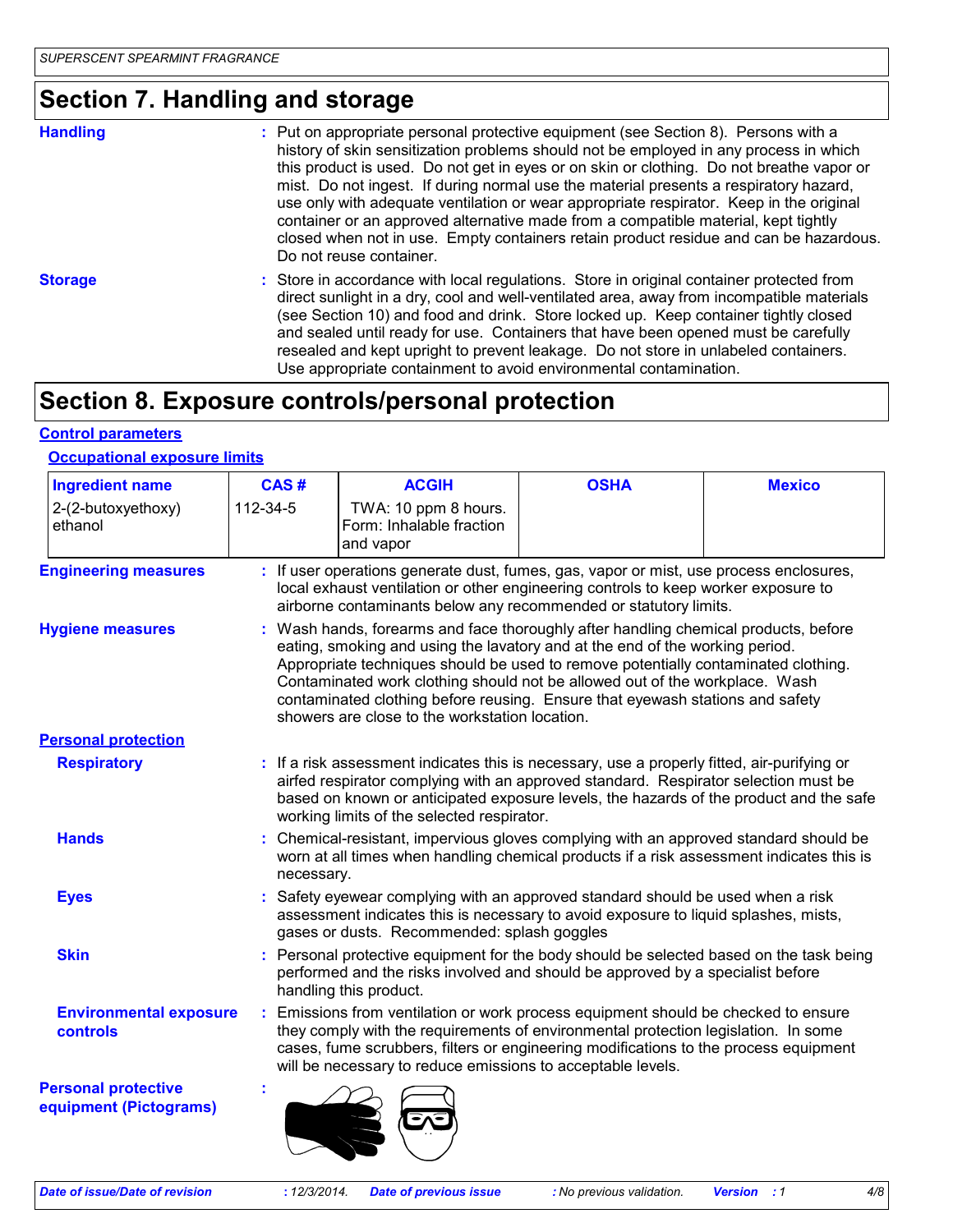## **Section 9. Physical and chemical properties**

### **Appearance**

| <b>Physical state</b>                             | $:$ Liquid.                                                                                            |
|---------------------------------------------------|--------------------------------------------------------------------------------------------------------|
| <b>Color</b>                                      | : Green [Light]                                                                                        |
| Odor                                              | : Characteristic. [Strong]                                                                             |
| <b>Odor threshold</b>                             | : Not available.                                                                                       |
| pH                                                | : 5.43                                                                                                 |
| <b>Melting point</b>                              | : Not available.                                                                                       |
| <b>Boiling point</b>                              | : Not available.                                                                                       |
| <b>Flash point</b>                                | : Closed cup: >93.3°C (>199.9°F) [Pensky-Martens (ASTM D93)] [Product does not<br>sustain combustion.] |
| <b>Burning time</b>                               | : Not applicable.                                                                                      |
| <b>Burning rate</b>                               | : Not applicable.                                                                                      |
| <b>Evaporation rate</b>                           | : Not available.                                                                                       |
| <b>Flammability (solid, gas)</b>                  | : Not available.                                                                                       |
| Lower and upper explosive<br>(flammable) limits   | : Not available.                                                                                       |
| <b>Vapor pressure</b>                             | : Not available.                                                                                       |
| <b>Vapor density</b>                              | : Not available.                                                                                       |
| <b>Relative density</b>                           | : 1.005                                                                                                |
| <b>Solubility</b>                                 | : Easily soluble in the following materials: cold water and hot water.                                 |
| <b>Solubility in water</b>                        | : Not available.                                                                                       |
| <b>Partition coefficient: n-</b><br>octanol/water | : Not available.                                                                                       |
| <b>Auto-ignition temperature</b>                  | : Not available.                                                                                       |
| <b>Decomposition temperature</b>                  | : Not available.                                                                                       |
| <b>Viscosity</b>                                  | : Not available.                                                                                       |
| <b>Elemental Phosphorus</b>                       | $: 0 \%$                                                                                               |
| <b>VOC content</b>                                | : 17.23%                                                                                               |

## **Section 10. Stability and reactivity**

| <b>Reactivity</b>                            | : No specific test data related to reactivity available for this product or its ingredients.                                                                                                                                                                                                                                                                                                                                                                                                                                   |
|----------------------------------------------|--------------------------------------------------------------------------------------------------------------------------------------------------------------------------------------------------------------------------------------------------------------------------------------------------------------------------------------------------------------------------------------------------------------------------------------------------------------------------------------------------------------------------------|
| <b>Chemical stability</b>                    | : The product is stable.                                                                                                                                                                                                                                                                                                                                                                                                                                                                                                       |
| <b>Possibility of hazardous</b><br>reactions | : Under normal conditions of storage and use, hazardous reactions will not occur.                                                                                                                                                                                                                                                                                                                                                                                                                                              |
| <b>Conditions to avoid</b>                   | : No specific data.                                                                                                                                                                                                                                                                                                                                                                                                                                                                                                            |
| Incompatible materials                       | $:$ Not available.                                                                                                                                                                                                                                                                                                                                                                                                                                                                                                             |
| <b>Hazardous decomposition</b><br>products   | : Under normal conditions of storage and use, hazardous decomposition products should<br>not be produced.                                                                                                                                                                                                                                                                                                                                                                                                                      |
| <b>Storage</b>                               | : Store in accordance with local regulations. Store in original container protected from<br>direct sunlight in a dry, cool and well-ventilated area, away from incompatible materials<br>(see Section 10) and food and drink. Store locked up. Keep container tightly closed<br>and sealed until ready for use. Containers that have been opened must be carefully<br>resealed and kept upright to prevent leakage. Do not store in unlabeled containers.<br>Use appropriate containment to avoid environmental contamination. |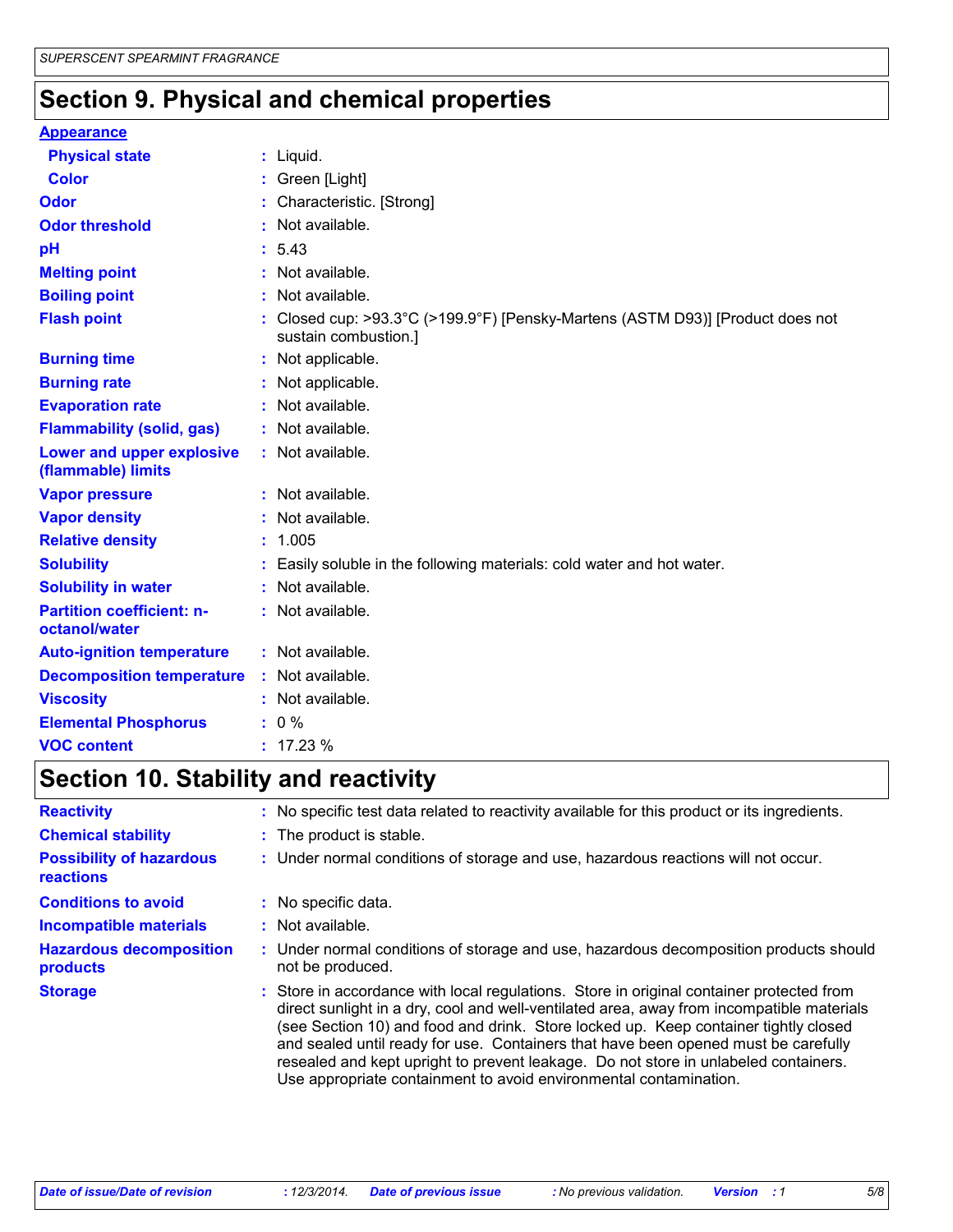## **Section 11. Toxicological information**

### **Information on toxicological effects**

**Carcinogenicity**

**Classification**

| <b>Product/ingredient name</b>                                                           | <b>ACGIH</b>                                                                 | <b>IARC</b>                                                                               | <b>EPA</b> | <b>NIOSH</b> | <b>NTP</b> | <b>OSHA</b> |  |  |
|------------------------------------------------------------------------------------------|------------------------------------------------------------------------------|-------------------------------------------------------------------------------------------|------------|--------------|------------|-------------|--|--|
| (R)-p-mentha-1,8-diene                                                                   |                                                                              | 3                                                                                         |            |              |            |             |  |  |
| <b>Information on the likely</b>                                                         |                                                                              |                                                                                           |            |              |            |             |  |  |
| routes of exposure                                                                       | Dermal contact. Eye contact. Inhalation.                                     |                                                                                           |            |              |            |             |  |  |
| <b>Potential acute health effects</b>                                                    |                                                                              |                                                                                           |            |              |            |             |  |  |
| <b>Eye contact</b>                                                                       |                                                                              | : Causes serious eye damage.                                                              |            |              |            |             |  |  |
| <b>Inhalation</b>                                                                        | system.                                                                      | : May give off gas, vapor or dust that is very irritating or corrosive to the respiratory |            |              |            |             |  |  |
| <b>Skin contact</b>                                                                      | : May cause an allergic skin reaction.                                       |                                                                                           |            |              |            |             |  |  |
| <b>Ingestion</b>                                                                         | : May cause burns to mouth, throat and stomach.                              |                                                                                           |            |              |            |             |  |  |
| Symptoms related to the physical, chemical and toxicological characteristics             |                                                                              |                                                                                           |            |              |            |             |  |  |
| <b>Eye contact</b>                                                                       | : Adverse symptoms may include the following:<br>pain<br>watering<br>redness |                                                                                           |            |              |            |             |  |  |
| <b>Inhalation</b>                                                                        | : No specific data.                                                          |                                                                                           |            |              |            |             |  |  |
| <b>Skin contact</b>                                                                      | pain or irritation<br>redness                                                | : Adverse symptoms may include the following:<br>blistering may occur                     |            |              |            |             |  |  |
| <b>Ingestion</b>                                                                         | stomach pains                                                                | : Adverse symptoms may include the following:                                             |            |              |            |             |  |  |
| Delayed and immediate effects and also chronic effects from short and long term exposure |                                                                              |                                                                                           |            |              |            |             |  |  |
| <b>Short term exposure</b>                                                               |                                                                              |                                                                                           |            |              |            |             |  |  |
| <b>Potential immediate</b><br>effects                                                    | : Not available.                                                             |                                                                                           |            |              |            |             |  |  |
| <b>Potential delayed effects</b>                                                         | : Not available.                                                             |                                                                                           |            |              |            |             |  |  |
| Long term exposure                                                                       |                                                                              |                                                                                           |            |              |            |             |  |  |
| <b>Potential immediate</b><br>effects                                                    | : Not available.                                                             |                                                                                           |            |              |            |             |  |  |
| <b>Potential delayed effects</b>                                                         | : Not available.                                                             |                                                                                           |            |              |            |             |  |  |
| <b>Potential chronic health effects</b>                                                  |                                                                              |                                                                                           |            |              |            |             |  |  |
| Not available.                                                                           |                                                                              |                                                                                           |            |              |            |             |  |  |
| <b>General</b>                                                                           | very low levels.                                                             | Once sensitized, a severe allergic reaction may occur when subsequently exposed to        |            |              |            |             |  |  |
| <b>Carcinogenicity</b>                                                                   | : No known significant effects or critical hazards.                          |                                                                                           |            |              |            |             |  |  |
| <b>Mutagenicity</b>                                                                      | : No known significant effects or critical hazards.                          |                                                                                           |            |              |            |             |  |  |
| <b>Teratogenicity</b>                                                                    | : No known significant effects or critical hazards.                          |                                                                                           |            |              |            |             |  |  |
| <b>Developmental effects</b>                                                             | : No known significant effects or critical hazards.                          |                                                                                           |            |              |            |             |  |  |
| <b>Fertility effects</b>                                                                 | : No known significant effects or critical hazards.                          |                                                                                           |            |              |            |             |  |  |
| <b>Numerical measures of toxicity</b>                                                    |                                                                              |                                                                                           |            |              |            |             |  |  |
| <b>Acute toxicity estimates</b>                                                          |                                                                              |                                                                                           |            |              |            |             |  |  |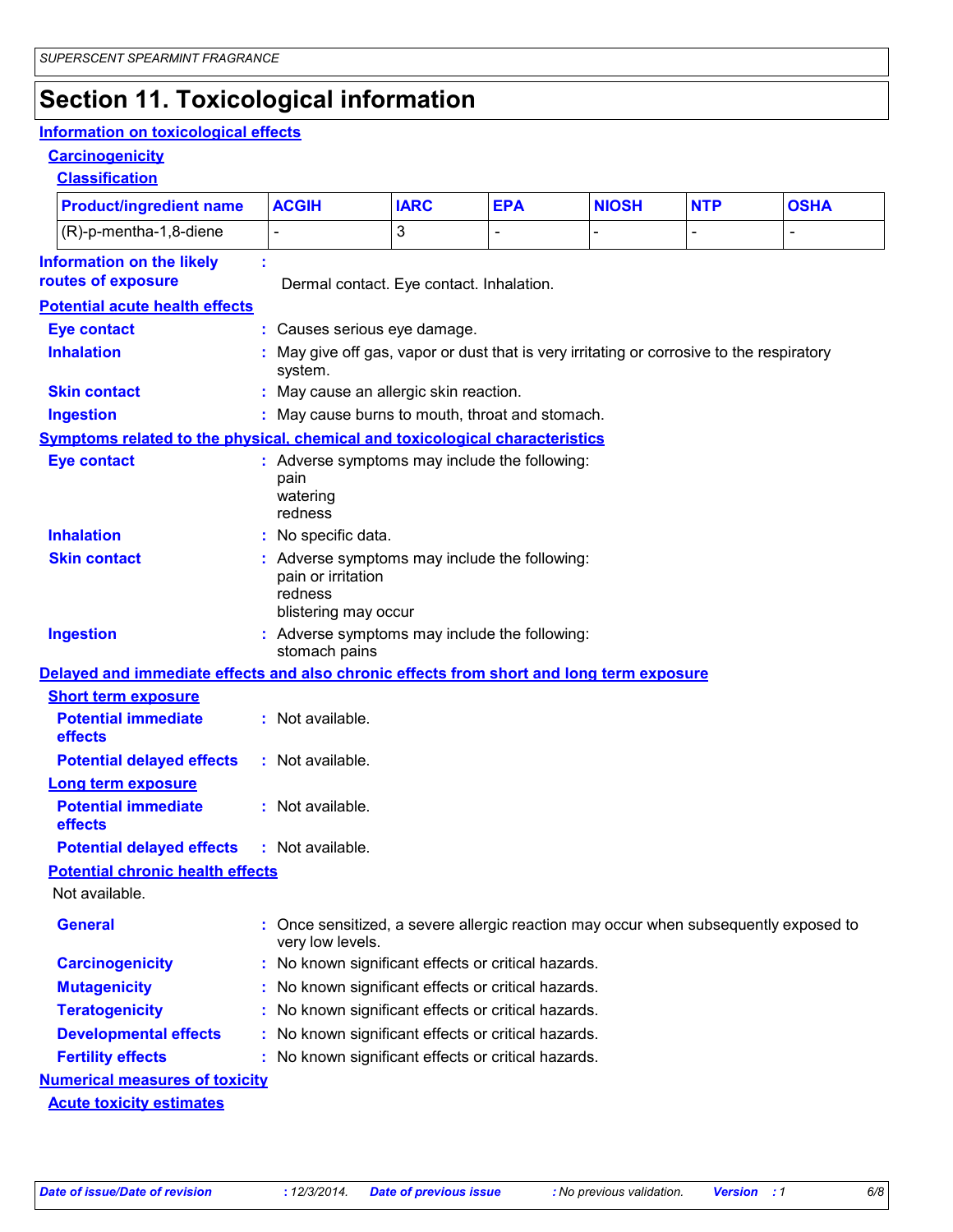## **Section 11. Toxicological information**

**Route ATE value**

Oral 6295.4 mg/kg Dermal 40118.9 mg/kg

## **Section 12. Ecological information**

### **Ecotoxicity :**

: Not available.

**Aquatic ecotoxicity**

Not available.

## **Section 13. Disposal considerations**

- **Waste disposal :**
- The generation of waste should be avoided or minimized wherever possible. Empty containers or liners may retain some product residues. This material and its container must be disposed of in a safe way. Dispose of surplus and non-recyclable products via a licensed waste disposal contractor. Disposal of this product, solutions and any byproducts should at all times comply with the requirements of environmental protection and waste disposal legislation and any regional local authority requirements. Avoid dispersal of spilled material and runoff and contact with soil, waterways, drains and sewers.

## **Section 14. Transport information**

**IATA/IMDG/DOT/TDG: Please refer to the Bill of Lading/receiving documents for up to date shipping information.**

## **Section 15. Regulatory information**

| <b>U.S. Federal regulations</b>                                                   | : TSCA 12(b) one-time export: No products were found.                                 |
|-----------------------------------------------------------------------------------|---------------------------------------------------------------------------------------|
|                                                                                   | <b>TSCA 12(b) annual export notification:</b> No products were found.                 |
|                                                                                   | United States inventory (TSCA 8b): All components are listed or exempted.             |
|                                                                                   | <b>CERCLA:</b> Hazardous substances.: 2-(2-butoxyethoxy)ethanol;                      |
| <b>EPA Registration Number</b>                                                    | : Not available.                                                                      |
| <b>Clean Air Act Section 112</b><br>(b) Hazardous Air<br><b>Pollutants (HAPS)</b> | : Listed                                                                              |
| <b>SARA 302/304</b>                                                               |                                                                                       |
| <b>Composition/information on ingredients</b>                                     |                                                                                       |
| No products were found.                                                           |                                                                                       |
| <b>SARA 304 RQ</b>                                                                | : Not applicable.                                                                     |
| <b>SARA 311/312</b>                                                               |                                                                                       |
| <b>Classification</b>                                                             | $:$ Fire hazard<br>Immediate (acute) health hazard<br>Delayed (chronic) health hazard |
| <b>CADA 242</b>                                                                   |                                                                                       |

### **SARA 313**

|                              | <b>Product name</b>       | <b>CAS number</b> |          |
|------------------------------|---------------------------|-------------------|----------|
| <b>Supplier notification</b> | 2-(2-butoxyethoxy)ethanol | $112 - 34 - 5$    | 10<br>5. |

SARA 313 notifications must not be detached from the SDS and any copying and redistribution of the SDS shall include copying and redistribution of the notice attached to copies of the SDS subsequently redistributed.

### **State regulations**

| <b>Massachusetts</b> | : None of the components are listed. |
|----------------------|--------------------------------------|
|                      |                                      |

**New York :** None of the components are listed.

| <b>Date of issue/Date of revision</b> | 12/3/2014. | Date of previous issue | <b>:</b> No previous validation. | Version | 7/8 |
|---------------------------------------|------------|------------------------|----------------------------------|---------|-----|
|                                       |            |                        |                                  |         |     |